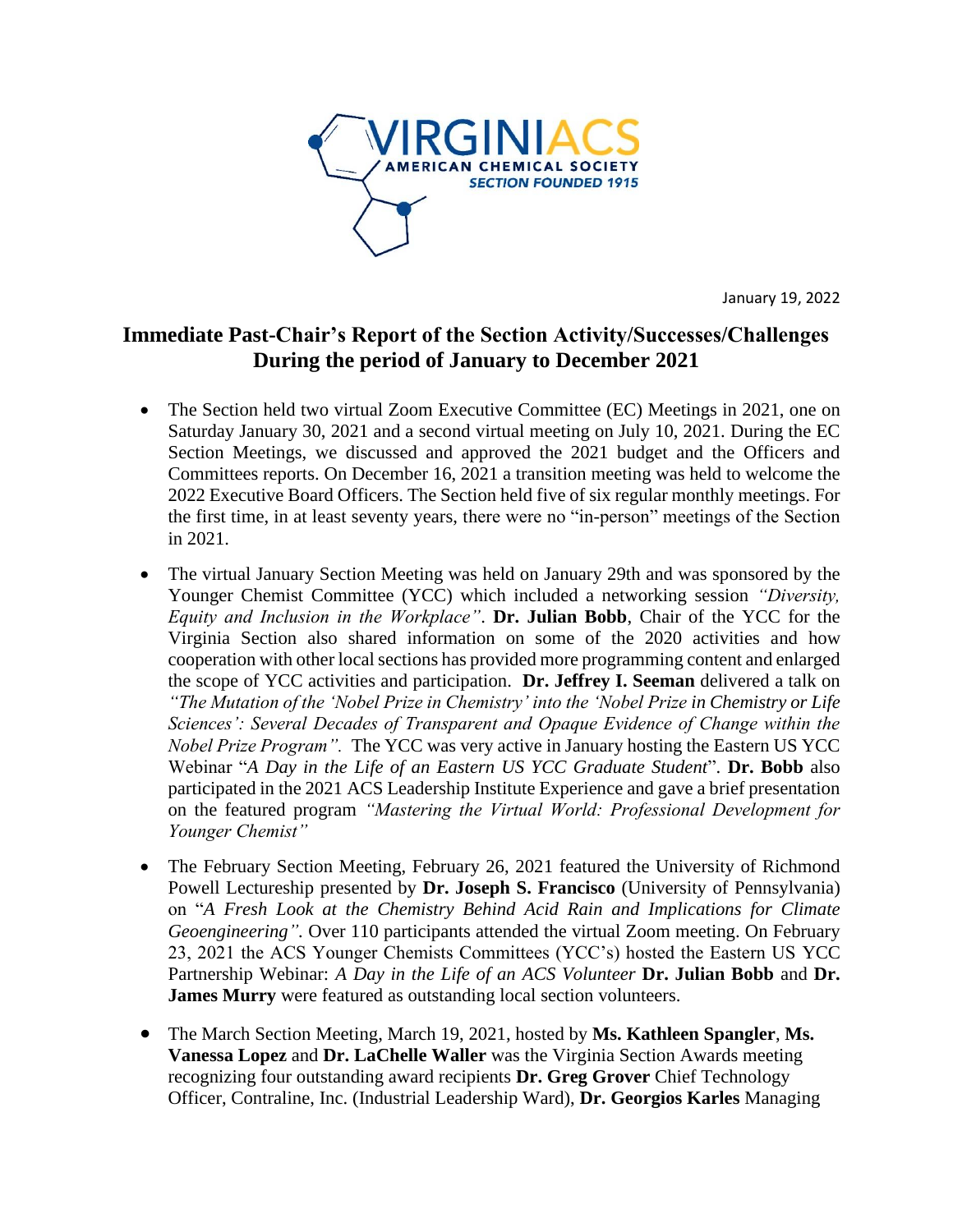Director**,** Altria Client Services Engineering in Richmond, VA (Outstanding Innovator Award), **Dr. Hani El-Kaderi** Associate Professor, Department of Chemistry Virginia Commonwealth University (Distinguished Research Award), and **Dr. M. Samy El-Shall** Mary Eugena Kapp Endowed Chair in Chemistry, Commonwealth Professor and Chair of the Department of Chemistry at Virginia Commonwealth University (Distinguished Service Award) and featured speaker **Dr. M. Samy El-Shall** (Virginia Commonwealth University) who delivered a talk on *"ACS & CNN: Clusters, Nucleation and Nanoparticles".*

On March 3, 2021 **Dr. Julian Bobb** initiated the first session of the new Younger Chemists Virtual Book Club. The book was titled *"Inclusive Leadership-the Definitive Guide to Developing and Executing and Impactfully Diversity and Inclusion Strategy* by **Charlotte Sweeney** and **Fluer Bothwick**.

In March the Section also supported the Metro Richmond STEM Fair. **Rob Davidson** serves as the designated Section's contact for the Metro Richmond STEM Fair and sponsored awards for the winners of the Sr. Chemistry division. The Section sent the Math Science and Innovation Center (MSIC) a check for \$175 (\$100 for the winner and \$75 for second place). Congratulations to the winners Daniel Phillip from Godwin High School, teacher Dana Delano and Thanvi Parupati from Godwin High School, teacher Samantha Cope.

• In April, the Section honored the outstanding senior chemistry majors from colleges and universities in Virginia with the 2021 Undergraduate Chemistry Student Award on April 16, 2021. The following students were Jyailah (Jay) Friendly (Bridgewater College), Brianna Peterson (College of William and Mary), Reuben Peachy-Stoner (Eastern Mennonite University), Tyler Brittain (James Madison University), Keira Naff (Longwood University), Jessica Balough (Mary Baldwin University), Jason Morgan (Shenandoah University), Ashley Utz (university of Mary Washington), Scott Isaacson (University of Richmond), Julia Dressel (University of Virginia), Mytia Edwards (Virginia Commonwealth University), Zhaniya Bryant (Virginia State University), and Korey Fennell (Virginia Union University) This award consists of a certificate, a one-year membership in the ACS, and a gift card. The 2021 undergraduate research poster session was the 33<sup>rd</sup> that the Section has held hosted by the Department of Chemistry, University of Virginia also on April 16, 2021. **Dr. James Demas**, retired Professor of Chemistry at University of Virginia served as the host with assistance by **Cindy Knight**, Administrative Assistant for the Chemistry Department. The poster session featured 42 posters with 109 participants in attendance.

April 22, 2021 the YCC Hosts *"A Day in the Life of a Chemist Turned Entrepreneur"* with speaker Nikolina (Niki) Milanovic Lowry, ChemCove.

On April 29, 2021 **Dr. Charlene Crawley** Associate Professor Virginia Commonwealth University and Minority Affairs Chair and **Jasmine Witt**, ACS Student Affiliate at VCU Chapter President hosted the virtual event *Diversity & Inclusion in STEM Program 'Thru the Lens of Chemistry"* 73 participants attended. Joint goals of the event were to increase student awareness regarding the climate challenges for historically marginalized students, faculty and professionals in STEM and providing financial incentives for student participation. Panelist included **Dr Colleen Taylor** Associate Professor, Virginia State University**; Dr. Karl Jackson** Chair Chemistry, Virginia Union University; **Ms. Vanessa**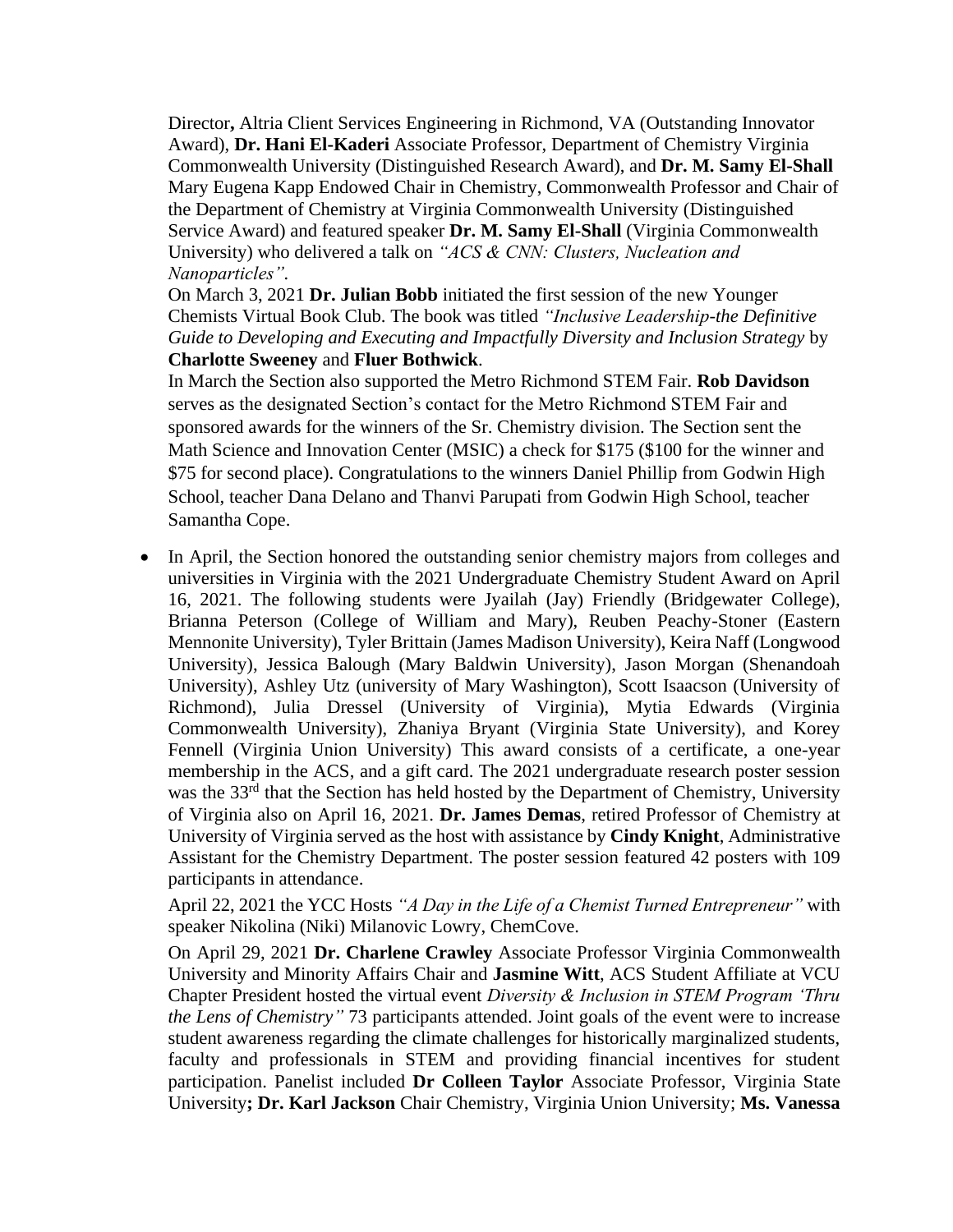**Lopez** Scientist, Altria; **Dr. Mychal Smith** Assistant Professor, Virginia Commonwealth University; **Dr. Dwight Williams** Associate Professor, Kalamazoo College; **Dr. Katherine Bollinger** Forensic Scientist, RTI International; **Dr. Julio Alvarez** Associate Professor, Virginia Commonwealth University, **Dr. Linda Amos** Medical Pharmacy Writer and **Josly Pierre-Louis** PhD Graduate Student Molecular Medicine MCV/Virginia Commonwealth University.

• The Section participated at the in-person Spring 2021 May Graduation Ceremony at Virginia Commonwealth University. **Dr. Denise Walters**, Strategy and Operations Lead at GSK in Richmond was selected as the Commencement Speaker. **Dr. M. Samy El-Shall** and **Dr. LaChelle Waller** also participated.

**Ms. Stacy Sank** (WCC Chair) hosted the WCC Virtual Luncheon on May 12, 2021. Topic: *Earth Day Sustainability* 

- The Eastern U.S. YCC Partnership sponsored a virtual Interview Workshop Via Zoom on June 24, 2021.
- The September meeting held virtually and hosted on September 17, 2021 by **Ms. Vanessa Lopez** with the assistance of **Dr. LaChelle Waller** was the Teachers' Awards meeting and featured speaker **Dr. James Demas** retired Professor, University of Virginia *"A Random Walk Through Sixty Years of Chemistry"* The recipients of the Teachers' Awards were:

**Mr. David Thomas**, Greensville Elementary School, Greensville County, Distinguished Elementary School Science Teacher Award;

**Ms. Carolyn Wilkerson**, Tomahawk Creek Middle School, Chesterfield County, Distinguished Middle School Science Teacher Award; and

**Ms. Susan Saylor,** Sherando High School, Frederick County, Franklin D. Kizer Distinguished High School Chemistry Teacher Award. Each awardee received a plaque and check for \$300. Each school received a check for \$300 to use for science teaching.

The Women Chemists Committee held the virtual luncheon meeting on September 22, 2021 hosted by **Ms**. **Stacey Sank** (Chair of the Virginia Section WCC)

• The October Meeting was an entirely social event and consisted of the first Section virtual Escape Room **(CyberDox: Escape From CyberSpace)** held on October 22, 2021. In October the Virginia Section had its annual National Chemistry Week event at the Science Museum of Virginia on October 18, 2021. **Dr. Julian Bobb** organized volunteers from local Colleges and Universities and Chemical/Pharmaceutical Companies. There were many hands-on engaging activities for children promoting the value of chemistry in everyday life. The event was organized by **Dr. Kristine Smetana** (Southside Virginia Community College), Chair of the Community Activities Committee for the Virginia Section. The YCC of the Virginia Section and the Eastern US YCC partnership hosted the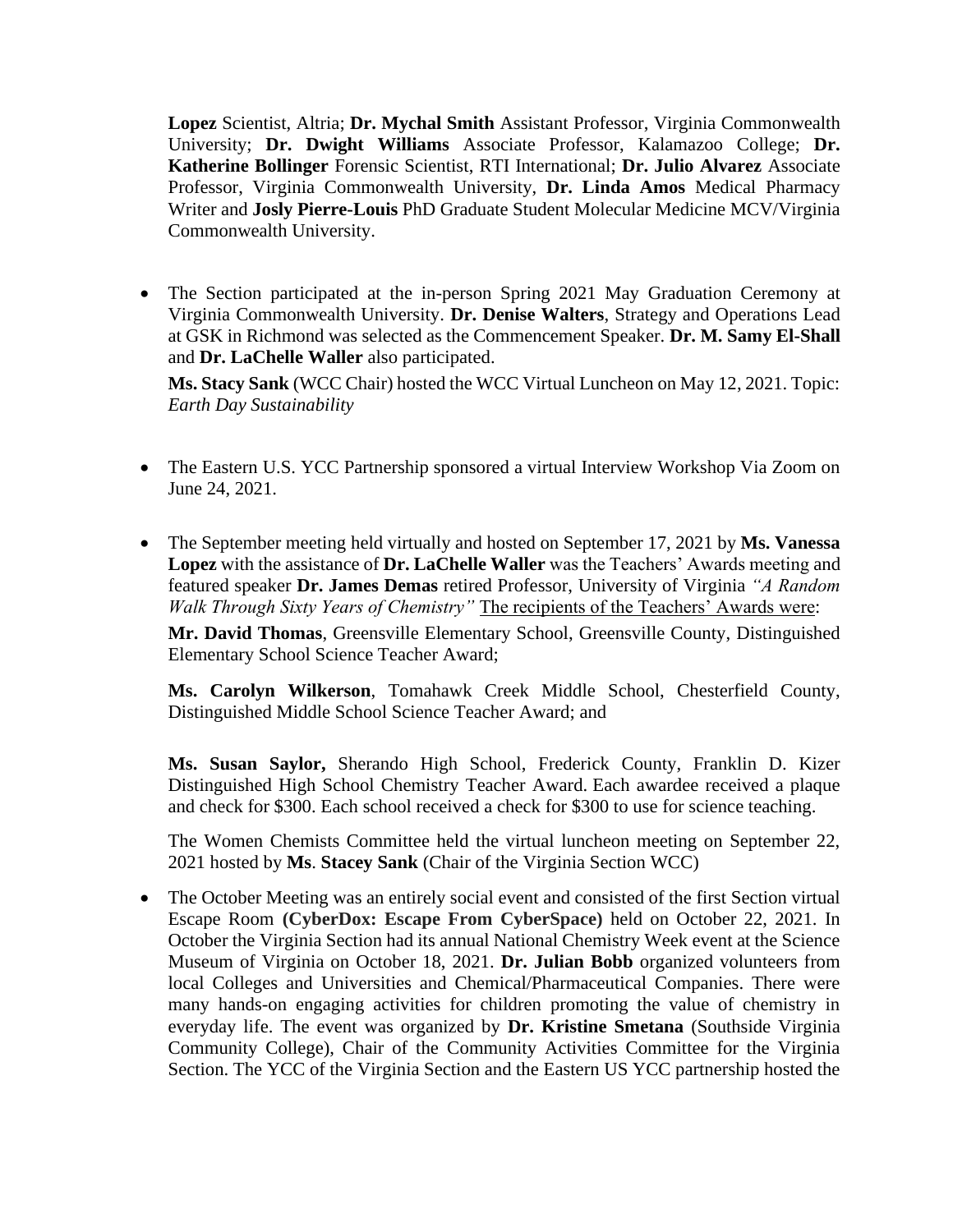"Day in the Life" series on October 27, 2021 featuring Agricultural Chemist **Dr. Tejas Sha** along with a Saturday October 9, 2021 program on "The Art of Self-Care"

- The Section has been selected as a finalist for the following ChemLuminary Award(s):
	- Best Activity or Program Stimulating Member Involvement
	- Most Creative NCW Celebration Using the Yearly Theme
	- Outstanding Engagement with K-8 Students
	- Outstanding Local Section Industry Event
	- Outstanding NCW Event for a Specific Audience
	- Outstanding Local Section Younger Chemists Committee
- The section received four ChemLuminary Awards on October 21, 2021
	- Best Activity or Program Stimulating Member Involvement
	- Outstanding Engagement with K-8 Students
	- Outstanding NCW Event for a Specific Audience
	- Outstanding Local Section Younger Chemists Committee
- Additional outstanding Section accomplishments include **Stacey Sank** Scale Up and Stewardship Process Engineer, Pain Relief and Respiratory Health GSK Consumer Healthcare, Richmond Virginia received the Outreach Volunteer of the Year Award for 2021 and **Dr. Kathryn Deibler,** Principal Flavor Scientist at GSK Consumer Healthcare, Richmond Virginia was named an ACS Fellow.
- The YCC of the VA Section received a Senior Chemist Mini-Grant of \$500. **Dr. Rob Davidson** and **Dr. Joe Pompano** are leading the efforts to get the committee moving forward.
- In November the YCC hosted a Mentorship Program Social for the mentors and mentees on November 13, 2021 **Dr. Julian Bobb** (YCC Chair) lead the initiative.
- In December the Virginia Section of the ACS served as a sponsor along with the Department of Chemistry at VCU and VCU Libraries for the VCU 4<sup>th</sup> Annual studentled, in-person, Chemistry Undergraduate Research Symposium on December 2<sup>nd</sup> from 6-8pm. The YCC members (**Ashley Armstrong Baz**, **Ashley Tubbs** and **Erica Baz**) served as judges and announced the winners The ACS VA Section YCC Judges announced each winner during the event. Each winner received an Amazon gift card.